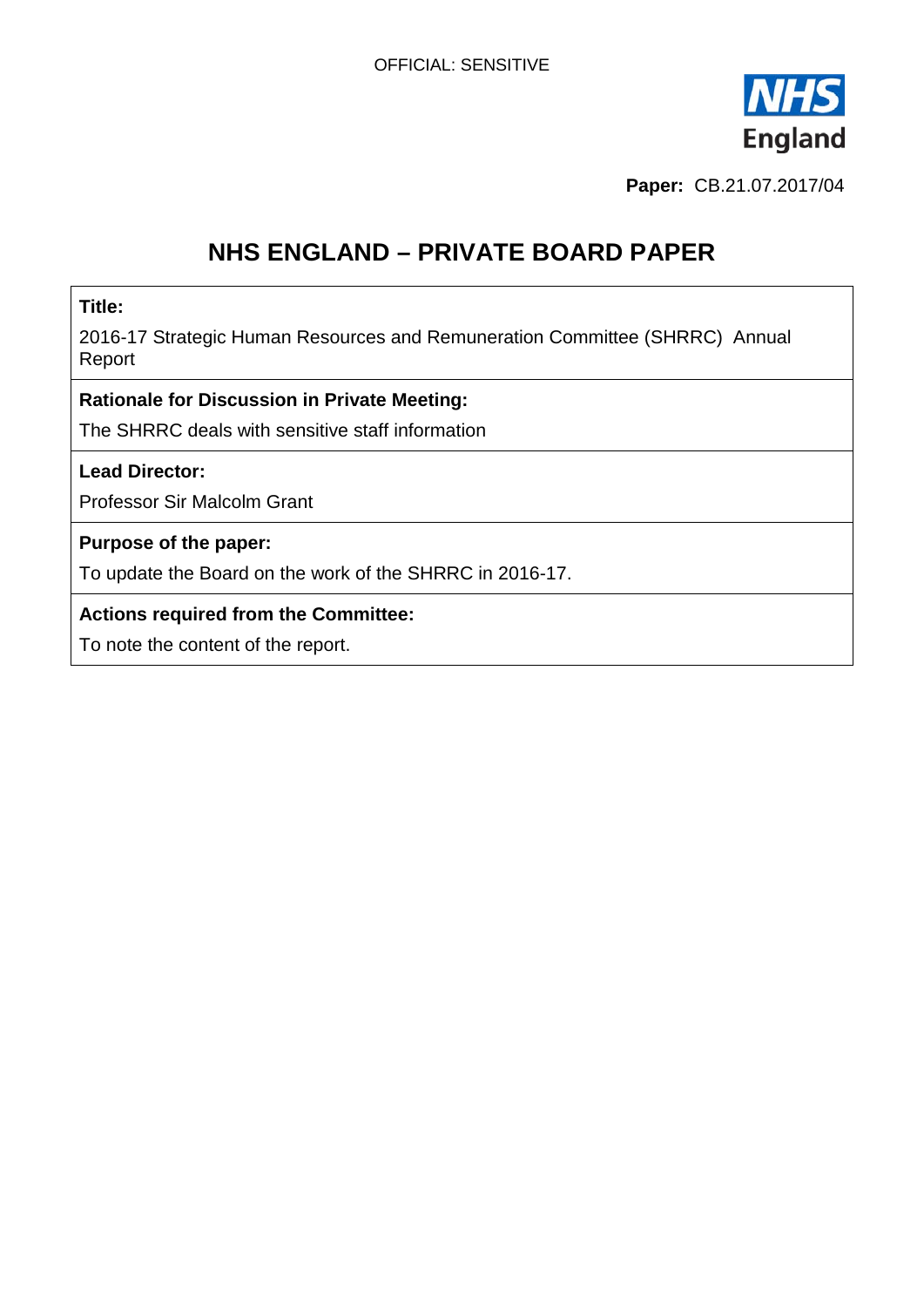## **Annual Report - Strategic Human Resources and Remuneration Committee 2016-17**

## **INTRODUCTION**

1. The purpose of the Strategic Human Resources (HR) and Remuneration Committee is to approve the appropriate remuneration and terms of service for the Chief Executive, Directors and other Executive and Senior Managers and to consider some issues in relation to all staff employed by NHS England. The committee is also responsible for maintaining an overview about and advising upon strategic HR and organisation development issues for NHS England as a whole, including areas of staff engagement and experience, talent management and workplace diversity and inclusion.

### **MEETINGS OF THE COMMITTEE**

- 2. During 2016-17, the Strategic HR and Remuneration Committee met on two occasions.
- 3. Membership of the Committee is as follows:
	- Sir Malcolm Grant, Chairman
	- David Roberts, Vice-Chair and Non-Executive Director
	- Dame Moira Gibb, Non-Executive Director
- 4. During 2016-17, there were no changes to the membership of the Committee.
- 5. A summary of members' attendance is given at annex 1.

### **DELIVERY OF THE WORK PROGRAMME**

- 6. During the period of this report, the key issues considered by the Committee were:
	- NHS England core capabilities
	- Staff Engagement, which has continued to improve, with overall engagement scores up by 10% over the past three years
	- Diversity in the NHS England workforce
	- Talent management and development
	- Resignations and appointments of National Directors

### **WORK PROGRAMME FOR 2016-17**

- 7. 2016-17, the Committee will continue to focus upon the following key areas:
	- Organisation design and capabilities for NHS England
	- Staff experience and engagement levels, particularly through a programme of transformation and change
	- Workforce diversity and improving representation at senior levels, particularly from black and minority ethnic staff
	- Talent Management and succession planning activities
	- Issues relating to National Director appointments, remuneration and terms of service (as appropriate)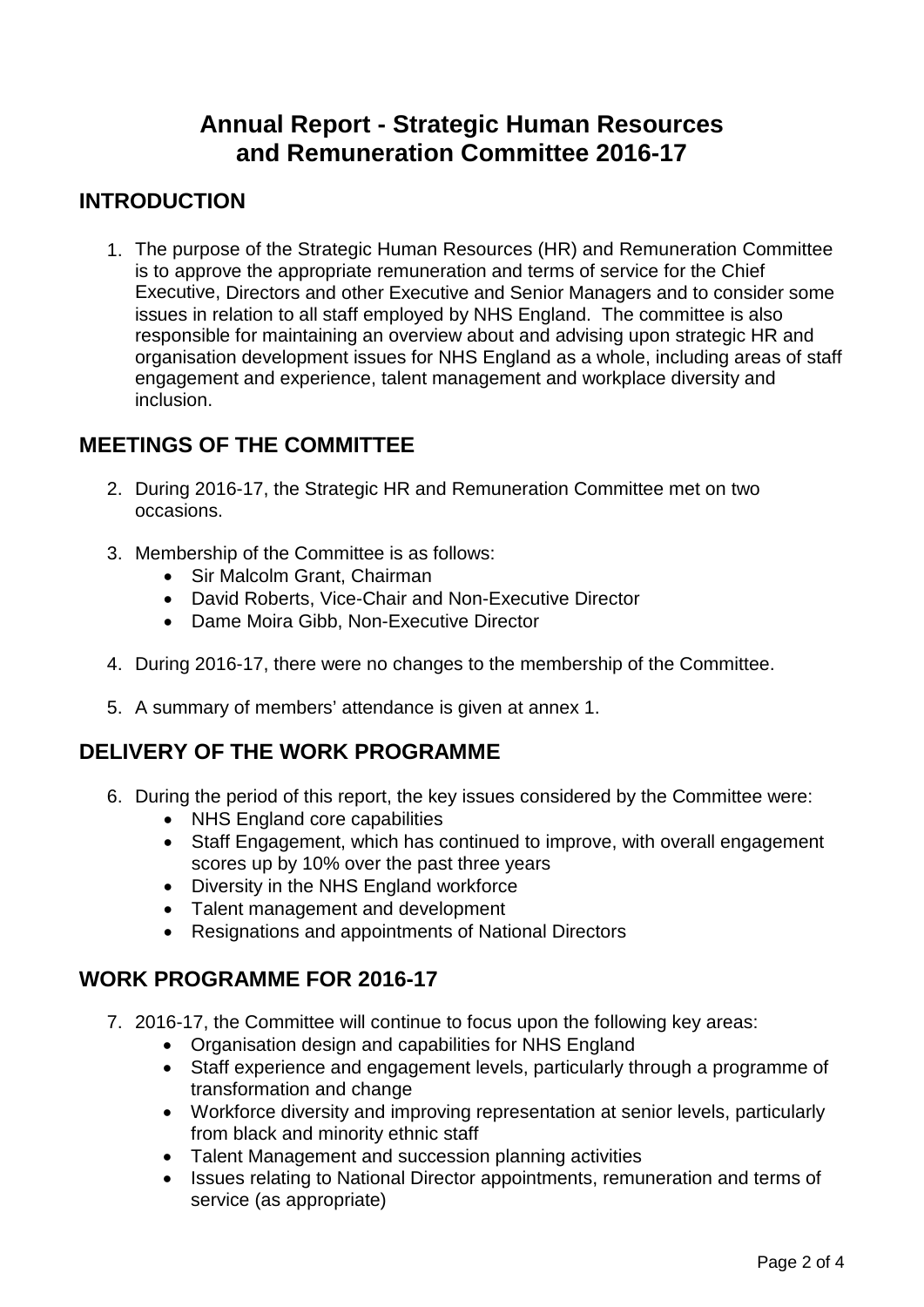• Performance objectives review of the Chief Executive and National Directors

## **REVIEW OF TERMS OF REFERENCE**

8. The terms of reference for the Committee have been reviewed, with no proposed changes.

### **REVIEW OF EFFECTIVENESS**

9. The Committee continues to provide effective oversight, governance and approval for the appointment, remuneration and terms and conditions of service for National (Executive) Directors of the Board. In addition, the Committee has increased its oversight and scrutiny role effectively in respect of strategic HR issues, including: Talent Management, Staff Engagement and organisational culture, as well as proposed operating model changes.

### **ASSURANCE STATEMENT**

10.The Strategic HR and Remuneration Committee has fully met with its terms of reference and has discharged its functions accordingly. There have been no issues of note to raise with the Board from the operation of the Committee during 2016-17.

### **RECOMMENDATIONS**

11.The Board is asked to:

- Note the report
- Take assurance from the Committee with regard to delivery of the work programme.